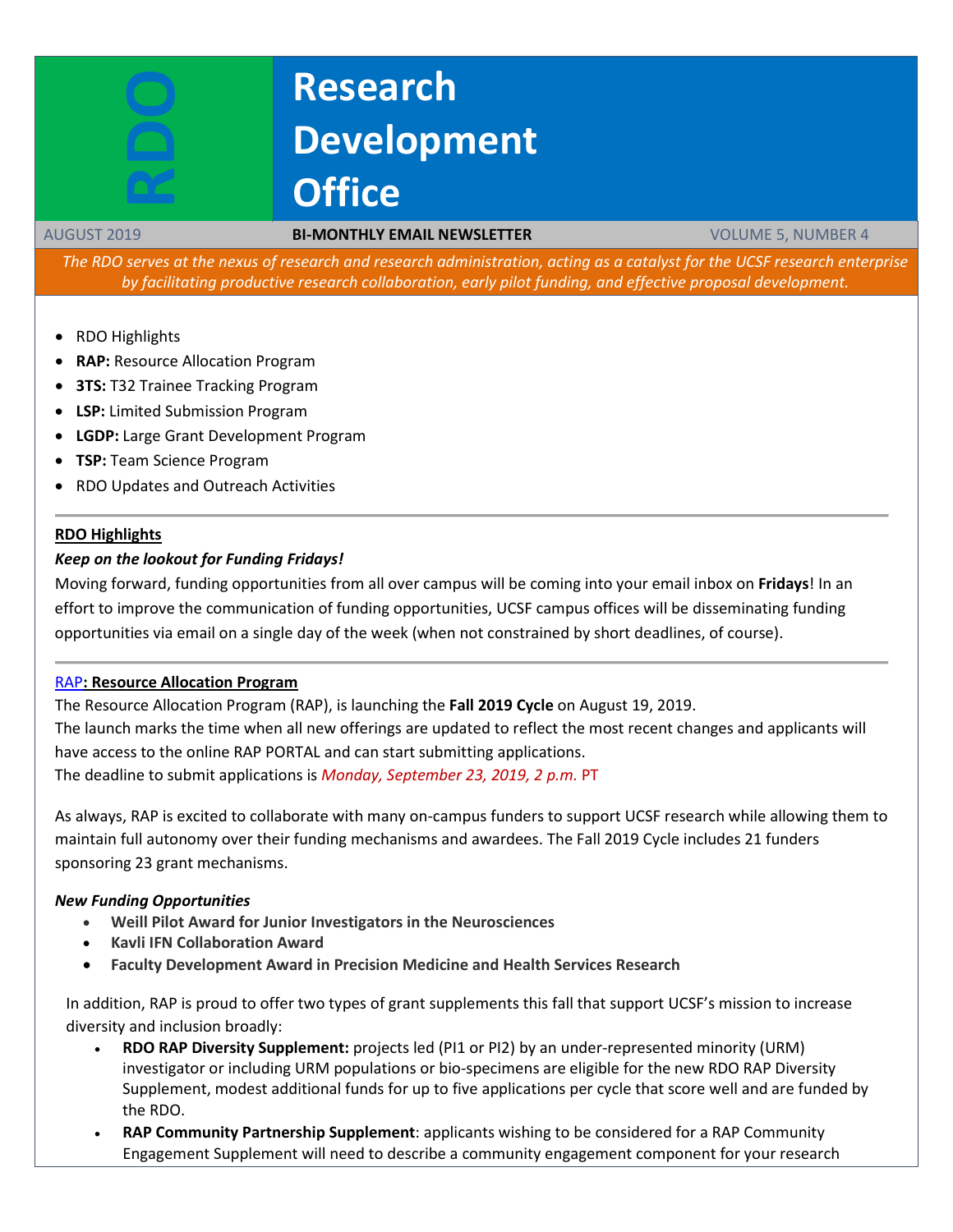proposal (max. 300 words). Supplement awardees will receive an additional \$15,000 (at least half the funding needs to be dedicated to the community partner). For examples of excellence in community partnerships, please visit: [https://partnerships.ucsf.edu/excellence-partnership-awardees#2014.](https://partnerships.ucsf.edu/excellence-partnership-awardees#2014) For clarification, questions and consultations, please contact either [Wylie.Liu@ucsf.edu](mailto:Wylie.Liu@ucsf.edu) or [Tracey.Woodruff@ucsf.edu](mailto:Tracey.Woodruff@ucsf.edu)

# *Key RAP Web Resources*

- [Homepage](https://rap.ucsf.edu/home) summarizes Fall 2019 Cycle new funding opportunities.
- Identify the grant that is best for you at ["Determine](https://rap.ucsf.edu/determine-eligibility-compare-grants) Eligibility & Compare Grants".
- Eligibility requirements **need to be met as of date of submission, no waivers allowed.**
- **Review the** [Submission](https://rap.ucsf.edu/submission-rules) Rules.
- ["Resources"](https://rap.ucsf.edu/resources) offer: Statistics, Past Awardees, Success Stories, and more.

The results of the Fall 2019 Funding Competition will be available in December before winter break. Thanks to all of the Spring 2019 Awardees for their contributions to our "Success Stories" page, and to all Applicants for their valuable feedback offered through the RAP survey!

# **[3TS:](https://accelerate.ucsf.edu/training/t32-resources#tracking) T32 Trainee Tracking Program**

# *T32 NIH Updates from the T32 Trainee Tracking (3TS) Program*

- **NOTE!** Beginning October 2019 the NIH will require all T32 Research Performance Progress Report (RPPR) to be submitted via th[e NIH xTRACT](https://grants.nih.gov/grants/guide/notice-files/NOT-OD-18-133.html) tool. We anticipate that this requirement for fall 2019 RPPRs (and early 2020 T32 Renewal applications) may cause significant data entry issues for some programs. Please contact Halima [Mohammed Todd](mailto:Halima.Mohammed@ucsf.edu) for additional advice and assistance.
- xTRACT Training Sessions and tutorial guide are available (contact [Halima Mohammed Todd](mailto:Halima.Mohammed@ucsf.edu) to schedule)
- Due Dates for Competing T32 Renewal Applications:
	- o January 25, 2020
	- o *May 25, 2020*

# o **September 25, 2019**

*Applicants should check with the relevant Institute or Center (IC), since some do not accept T series applications for all three receipt/review/award cycles.*

• For an online library of successful training grant proposals and resources, please visit the [RDO Guides page.](https://guides.ucsf.edu/rdo/traininggrants)

The 3TS program will continue to post information regarding NIH training grant notifications on the **T32 Administrators Group Chatter** page on the Chatter page. To join the group send an email request to Halima [Mohammed](mailto:Halima.Mohammed@ucsf.edu) Todd or contact Halima through the link on the T32 [Administrators](https://ucsf.my.salesforce.com/_ui/core/chatter/groups/GroupProfilePage?g=0F9A00000004SyW) Group Chatter page.

We are here to support and guide you through your T32 grants submissions process. Contact Halima [Mohammed](mailto:Halima.Mohammed@ucsf.edu) Todd if you have questions.

# **[LSP:](http://rdo.ucsf.edu/limited-submission-program-lsp) Limited Submission Program**

# *Current LSOs of note:*

| <b>Internal Deadline</b>       | <b>Sponsor</b> | <b>Opportunity Title</b>      |
|--------------------------------|----------------|-------------------------------|
| August 26 <sup>th</sup> , 2019 | NIH NLM        | Data Science Research:        |
|                                |                | Personal Health Libraries for |
|                                |                | <b>Consumers and Patients</b> |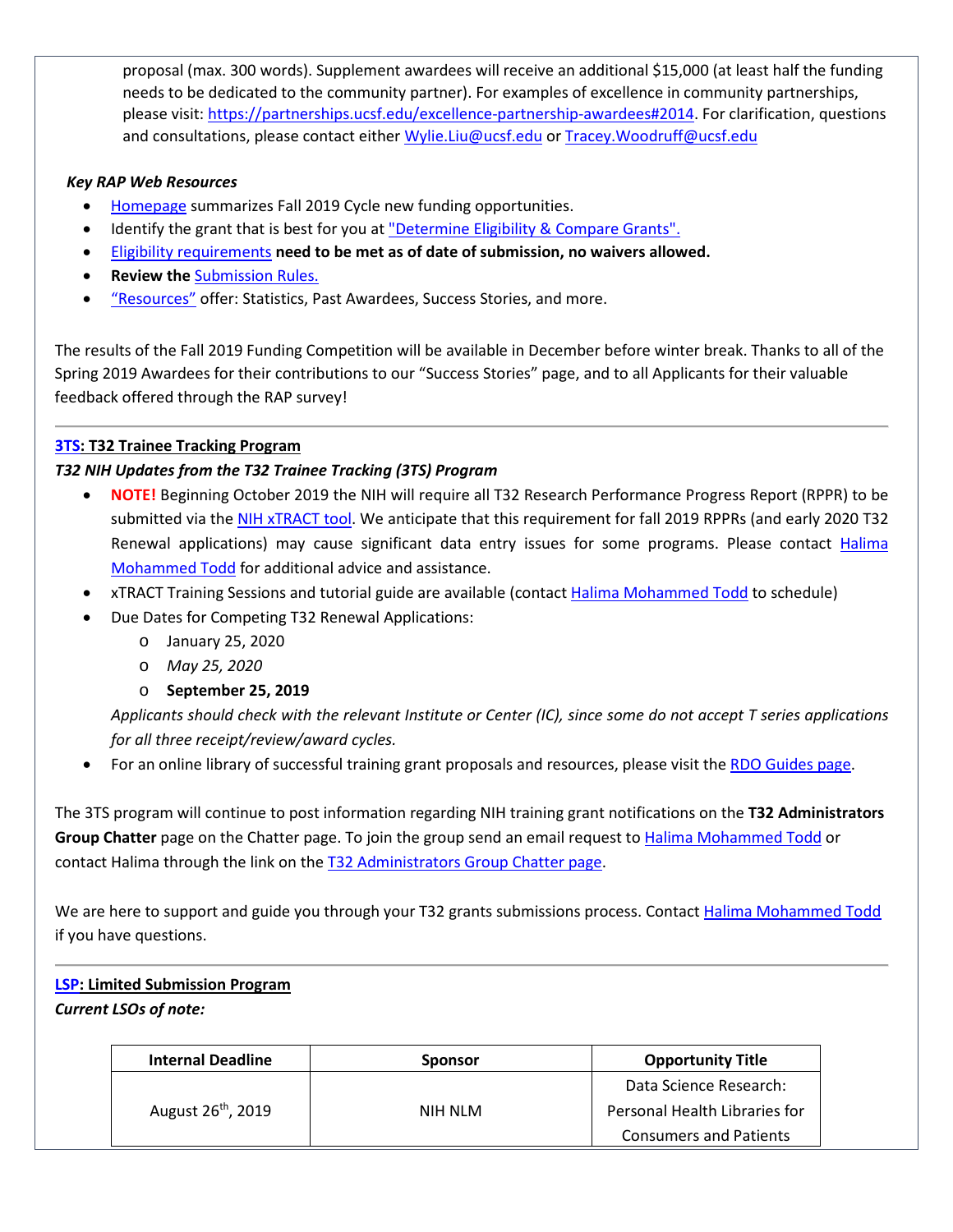| August 28 <sup>th</sup> , 2019    | <b>National Science Foundation</b> | Major Research<br>Instrumentation Program                         |
|-----------------------------------|------------------------------------|-------------------------------------------------------------------|
| August 29 <sup>th</sup> , 2019    | <b>National Science Foundation</b> | Partnership for Innovation                                        |
| September 15 <sup>th</sup> , 2019 | NIH NIGMS                          | <b>Collaborative Program Grant</b><br>for Multidisciplinary Teams |

# *Upcoming LSOs:*

Please see below for some limited submission opportunities (LSOs) we expect to announce over the next few months. Mark your calendars accordingly!

| <b>MONTH LSP TO</b><br><b>ANNOUNCE</b> | <b>Sponsor</b>   | <b>Opportunity Title</b>                                             |
|----------------------------------------|------------------|----------------------------------------------------------------------|
| September                              | <b>Blavatnik</b> | National Awards for Young<br>Scientists                              |
| September                              | Keck             | Research Program in Medical<br>Research & Science and<br>Engineering |

\*\*Please note: These LSOs are typically offered the same time each year. Both the availability and eligibility *requirements noted are approximate and subject to change.\*\**

**Important Links:** More information about the LSP & Current LSO listings: [rdo.ucsf.edu/LSP.](http://rdo.ucsf.edu/limited-submission-program-lsp)

# **[LGDP:](http://rdo.ucsf.edu/large-grant-development-program-lgdp) Large Grant Development Program**

It's going to be a busy, busy fall for us, as we already have a full docket through 2019! Here are some of the proposals to the National Science Foundation (NSF) that we are supporting:

- Drs. Wallace Marshall and Zev Gartner are leading the renewal of the Center for Cellular Construction, an NSF Science Technology Center
- Dr. Elizabeth Ozer is preparing a campus-wide proposal to NSF's ADVANCE program to address gender inequities at UCSF

If you'd like to learn more about the services offered by the Large Grant Development Program (LGDP), please reach out to the LGDP Manager, Kristin Dolan [\(kristin.dolan@ucsf.edu\)](mailto:kristin.dolan@ucsf.edu).

#### *[RDO's Templates and Guides](http://guides.ucsf.edu/rdo)*

Are you looking for UCSF descriptions for your grant's Facilities and Resources document, or want an example of NIH's new Authentication of Key Resources Plan? Check out our grant template text library, managed by the RDO and hosted on a UCSF Library Guides page. Do you have suggestions of templates to add or update? Please let us know by emailing [rdoinfo@ucsf.edu.](mailto:rdoindo@ucsf.edu?subject=RDO%20Templates%20and%20Guides)

#### **[TSP:](http://rdo.ucsf.edu/team-science-research-innovation-program-tsrip) Team Science Program**

The TSP develops and facilitates intra- and inter-campus networking events, enabling participating researchers to meet investigators outside their usual circle of collaborators and to brainstorm new research ideas or expand the aims of their current work. Upcoming events are below.

If you manage a UCSF group with a mission that includes team building activities or you would like to add such activities to a new grant or renewal, get in touch with [Gretchen Kiser.](mailto:gretchen.kiser@ucsf.edu?subject=TSP%20inquiry)